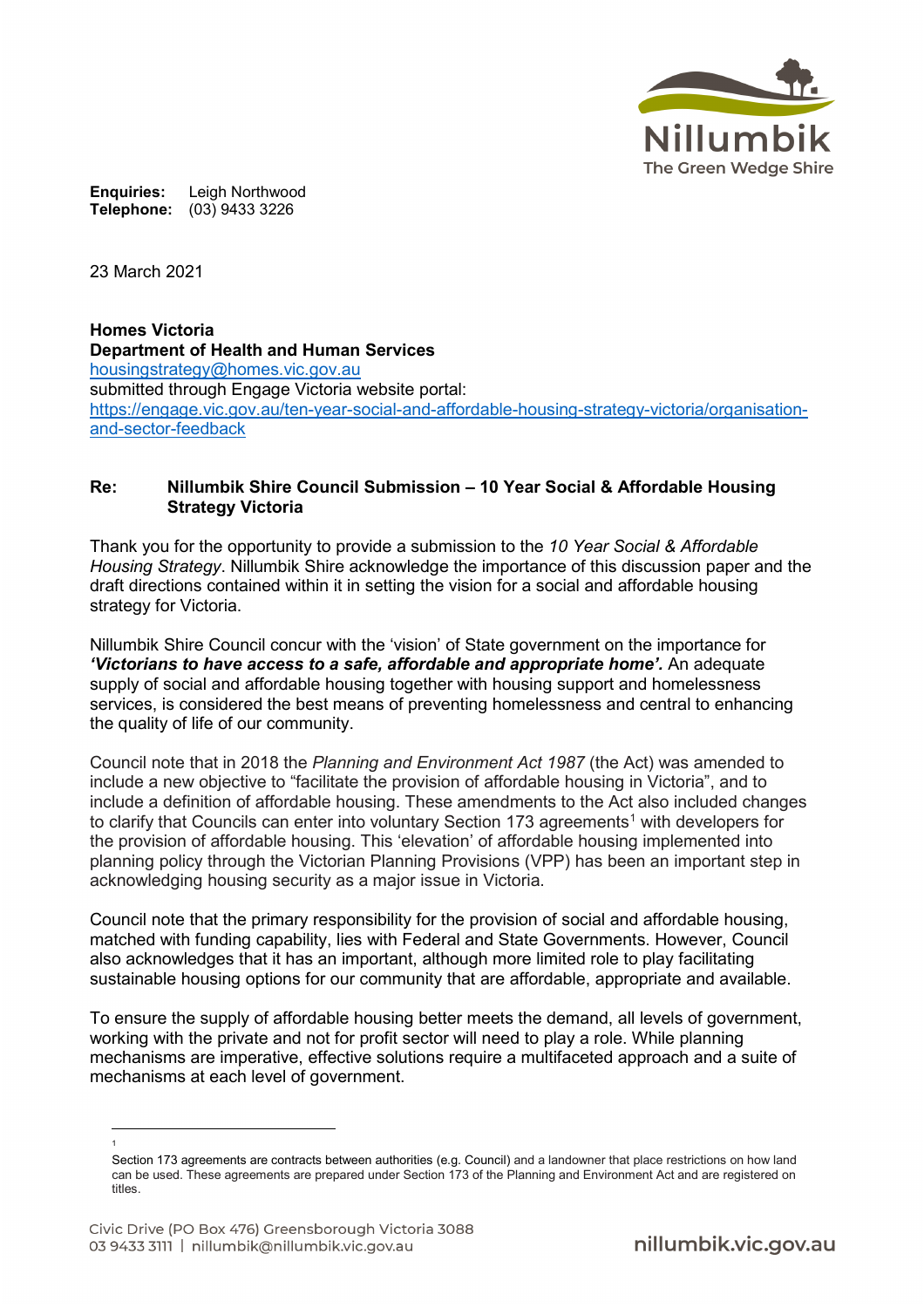Council note that the housing market responds to consumer needs and wants, and it is shaped by Federal, State and local regulations relating to building regulation, taxation, urban policy, zoning and social policy. For instance, housing markets must respond to Commonwealth government policies on taxation and population, and to State government policies on taxation, transport, urban consolidation, and the provision of social housing.

Any interventions in the housing market that Council seeks to make occur within this wider setting. The primary role of local government in relation to the supply of housing is to regulate development approvals via the Planning Scheme. Councils determine where housing goes via the zoning of land and it can influence local siting and design of housing via local policies and design controls. However these local planning controls, policies and guidelines must also be consistent with the State policies and regulations.

The State government's metropolitan strategy *[\(Plan Melbourne\)](https://www.planmelbourne.vic.gov.au/)* seeks to provide housing choices in locations close to jobs and services, and to increase the delivery of affordable housing. It also seeks to create inclusive, vibrant and healthy neighbourhoods where people can access their daily needs (the '20 minute neighbourhood').

In Nillumbik, this means that the Eltham and Diamond Creek Major Activity Centres, and to a much lesser extent Hurstbridge (as a Neighbourhood Activity Centre), are the focus for implementing these outcomes.

The State government's *[Homes for Victorians](https://www.housing.vic.gov.au/homes-victorians)* plan also includes a range of initiatives that include:

- Increasing the supply of housing through faster planning;
- Supporting people to buy their own home;
- Increasing and renewing social housing stock; and
- Promoting stability and affordability for renters.

#### Nillumbik Shire Council Local Influences

The majority of land within Nillumbik is rural land located within the Metropolitan Green Wedge. This area comprises a mixture of rural and bushland that is protected from future urban development under State planning legislation. Any growth within the rural townships will be contained within the existing township boundaries, as legislative Urban Growth Boundaries apply to these locations. See **Appendix 1** for a more detail in regard to demographic profile and influences for Nillumbik Shire.

The remaining area of Nillumbik is urban land located within the metropolitan Urban Growth Boundary. The existing housing stock in these areas is typically located on larger lots of land within the General Residential, Neighbourhood Residential or Low Density Residential zones. Whilst many such lots are large enough to support varying degrees of residential consolidation, local factors such as vegetation cover, provision of infrastructure and valued neighbourhood character considerations impose constraints on how much residential redevelopment is possible.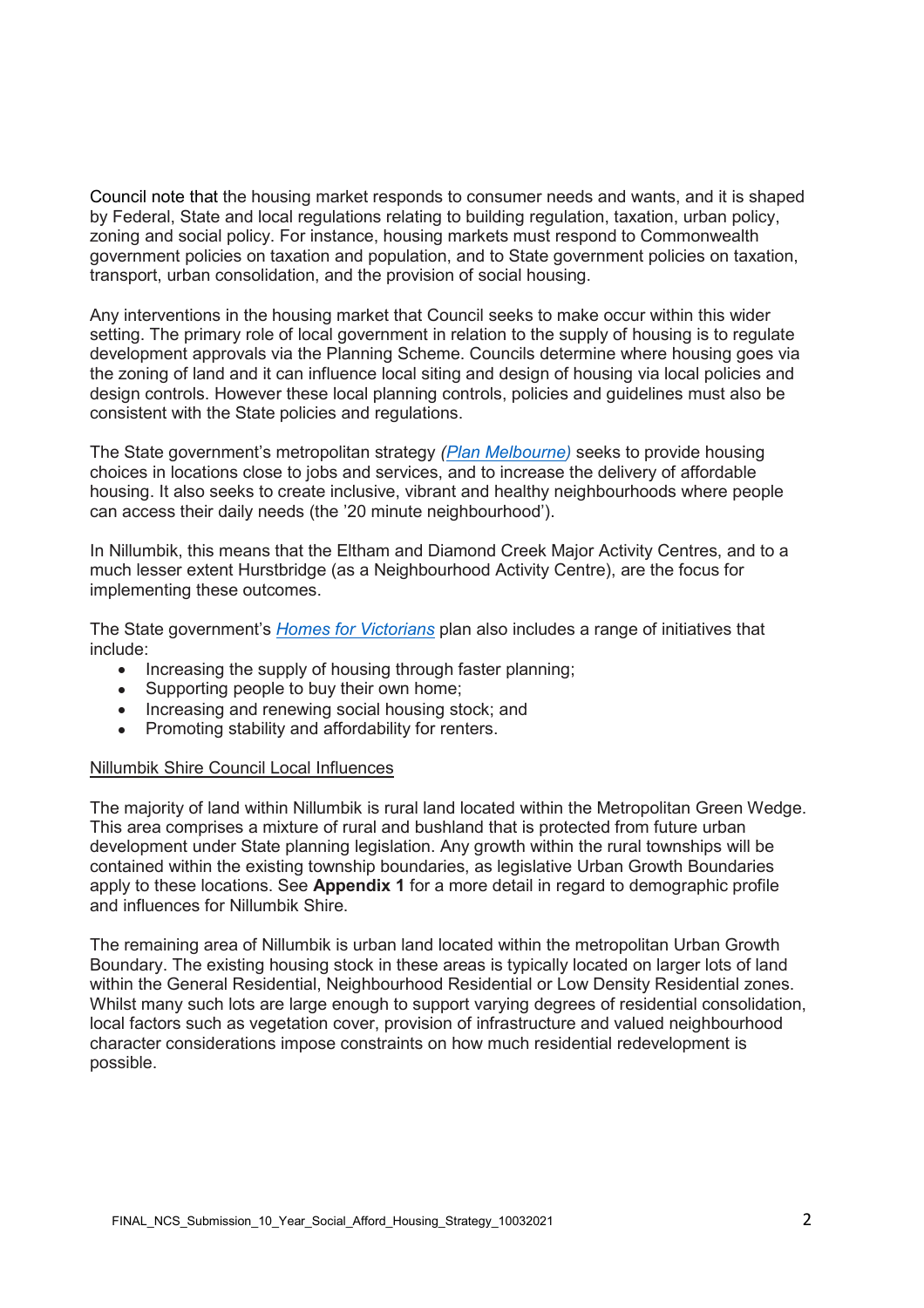Housing types and tenure in Nillumbik can be described as follows:

- Nillumbik's housing is mainly detached dwellings (93%).
- Only 6% of housing stock is medium density compared to 23% in Greater Melbourne.
- A large proportion of housing is fully owned or mortgaged (85%), with only a small proportion available for private rental (8% compared to 26% in Greater Melbourne).
- Social housing comprises 0.6% of dwellings in Nillumbik compared to 2.6% in Greater Melbourne and 4% in Australia.

The current local planning policies contained within the Nillumbik Planning Scheme encourage a diversity of housing (including various types of medium density housing) to generally be located within designated activity centres, or within a 400m walking catchment of such centres. The designated activity centres in Nillumbik are the Eltham and Diamond Creek Major Activity Centres, and the significantly smaller neighbourhood-scale activity centre in the rural township of Hurstbridge. These locations offer relatively better access to jobs, services and public transport than other residential areas across the municipality. Council recently adopted in 2020 new structure plans for each of its Major Activity Centre's at [Eltham](https://www.nillumbik.vic.gov.au/files/assets/public/planning-matters/townships/eltham/eltham-mac/eltham-major-activity-centre-structure-plan-july-2020.pdf) and [Diamond Creek](https://www.nillumbik.vic.gov.au/files/assets/public/planning-matters/townships/diamond-creek/dc-town-centre/diamond-creek-activity-centre-final-structure-plan.pdf) which advance State policy and objectives for activity centre planning, and optimise access by the community (within walking distance) to amenity, services and public transport. Through these strategic documents Council encourage a variety of housing to be located to jobs, services and transport, including for affordable and social housing.

There are also some factors that are unique to the Nillumbik context that require consideration to ensure that new housing responds to these:

- a) Almost every suburb and several townships have a direct interface with the Urban Growth Boundary (UGB);
- b) The commuter culture, with many residents working outside the Shire;
- c) The generous provision of open space leading to Nillumbik being known as the "Green Wedge Shire", and which also contributes to the trend identified in the *[Recreation Strategy 2011-2019](https://www.nillumbik.vic.gov.au/files/assets/public/council/council-publications/strategies-etc/recreation_strategy_2011-2019.pdf)* for higher leisure participation rates in the municipality compared to state and national trends;
- d) The local impacts of climate change, with the *[Nillumbik Climate Change Action Plan](https://www.nillumbik.vic.gov.au/Council/Council-news-and-publications/Strategies-policies-plans-and-legislation)  [2016-2020](https://www.nillumbik.vic.gov.au/Council/Council-news-and-publications/Strategies-policies-plans-and-legislation)* listing the following challenges:
	- the accommodation of increased population while minimising the impact on the natural environment;
	- an ageing population;
	- increasing expectations of community facilities (size, quality, automation, temperature control);
	- increasing utilisation of facilities;
	- cost pressures of energy and water supplies and waste disposal;
	- engaging our community to undertake change;
	- limited public transport;
	- development pressure from urban growth corridors to the west of the Shire;
	- consideration of embodied energy and the supply chain;
	- aged building stock of Council and the community:
	- the lifestyle of our residents in terms of land use and social activity; and
	- importantly, finite Council resources.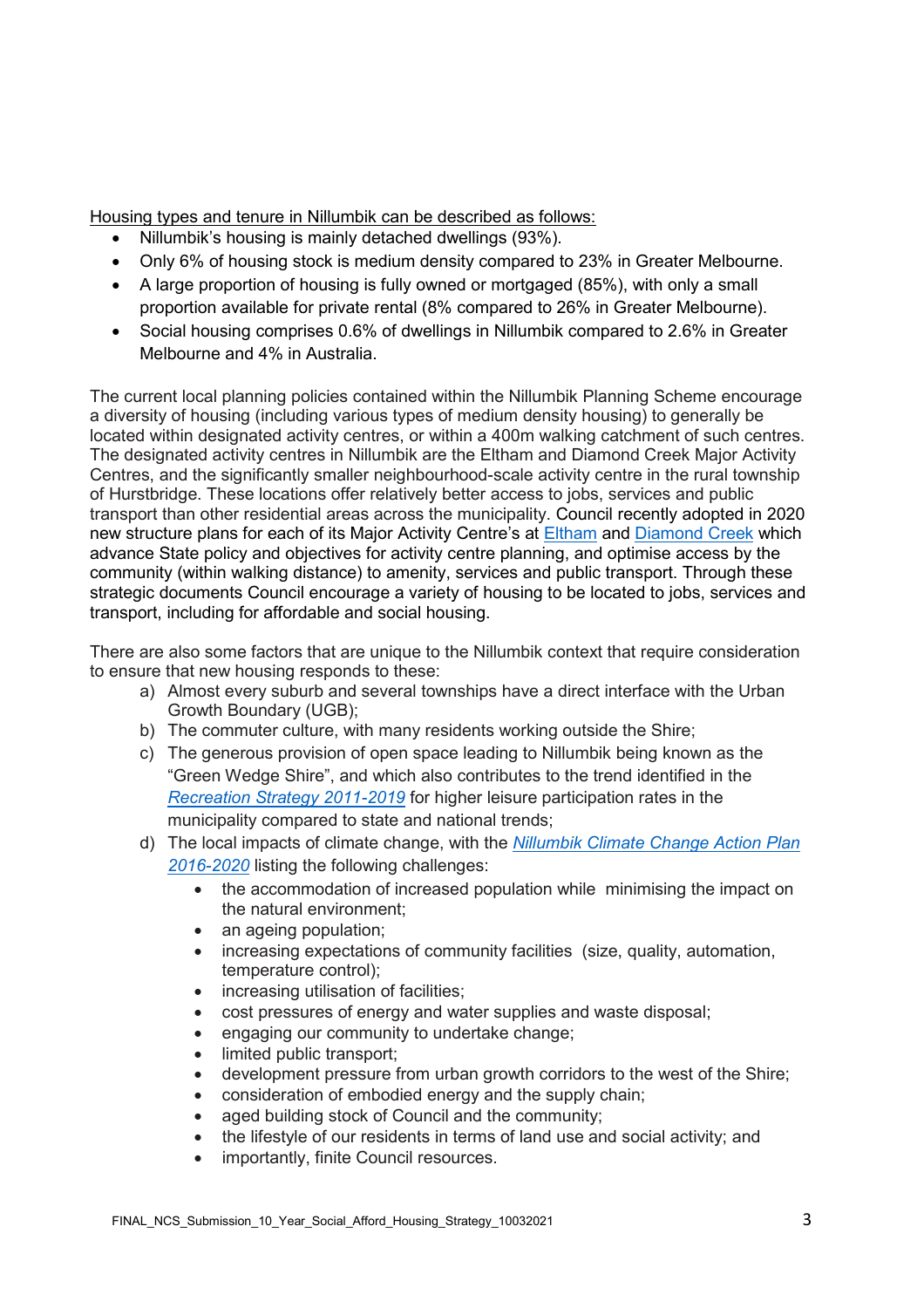### Housing Affordability and at risk groups

According to iD Consultants [\(profile.id.com.au/nillumbik\)](https://profile.id.com.au/nillumbik), and notwithstanding recent implications introduced by the COVID pandemic, 5.7% of households within the municipality were experiencing housing stress in 2016 (this is defined as households in the lowest 40% of incomes that are required to spend more than 30% of their usual gross weekly income on housing costs).

The rise in property prices across the metropolitan region has resulted in substantial increases in housing stress since the 2016 Census. Whilst more recent data on housing stress levels in Nillumbik is not currently available, it is quite likely that the percentage of households experiencing housing stress within the municipality will have increased since 2016.

There are many types of households that may need to access affordable housing within Nillumbik, including:

- First-time buyers, who can no longer buy due to casual work arrangements or the cost of housing. As a consequence, the rental market has young people entering who, in previous generations, would have been purchasers of homes.
- Older people with a low income, in particular, older women. As they leave the workforce, they can no longer afford the private rental market and sometimes are forced to relocate.
- Singles and young people who are staying at home longer, partly because of the lack of affordable housing.
- Single parents.
- People escaping family violence.
- Key workers (e.g. teachers, healthcare workers, police, hospitality workers) who are often forced to travel great distances between work and housing that is affordable.
- People on a low income.

COVID-19 has had a direct impact on people's lives within the municipality and more broadly. Governments are yet to fully appreciate the implications that the pandemic has had on policy and planning for the future. In August 2020, Council in partnership with healthAbility launched the *[Together in Nillumbik Survey](https://www.nillumbik.vic.gov.au/People-and-family/Community/Together-in-Nillumbik-Councils-COVID-recovery-plan)* to gain an understanding of how COVID-19 was impacting the community. The survey identified that as the restrictions ease, it is anticipated that some identified impacts may ease, whilst others will have longer term effects such as job loss and mental health. However broader research has already predicted longer term impacts (job loss and mental health) will remain, and the future of work, education and where people live will be permanently impacted by the pandemic.

Councils adopted *[Ageing Well In Nillumbik Action Plan 2019-2022](https://www.nillumbik.vic.gov.au/files/assets/public/people-and-family/over-55s/ageing-well-in-nillumbik-action-plan-2019-2022.pdf)* identifies that the population of Nillumbik is at the higher end of the socio-economic gradient in Victoria, meaning many residents enjoy better than average health and wellbeing.

The proportion of people 55 years and older in Nillumbik will increase from a quarter to a third of Nillumbik's population by 2036. Nillumbik will also have significantly more people aged over 70 in 2036 than is the case today.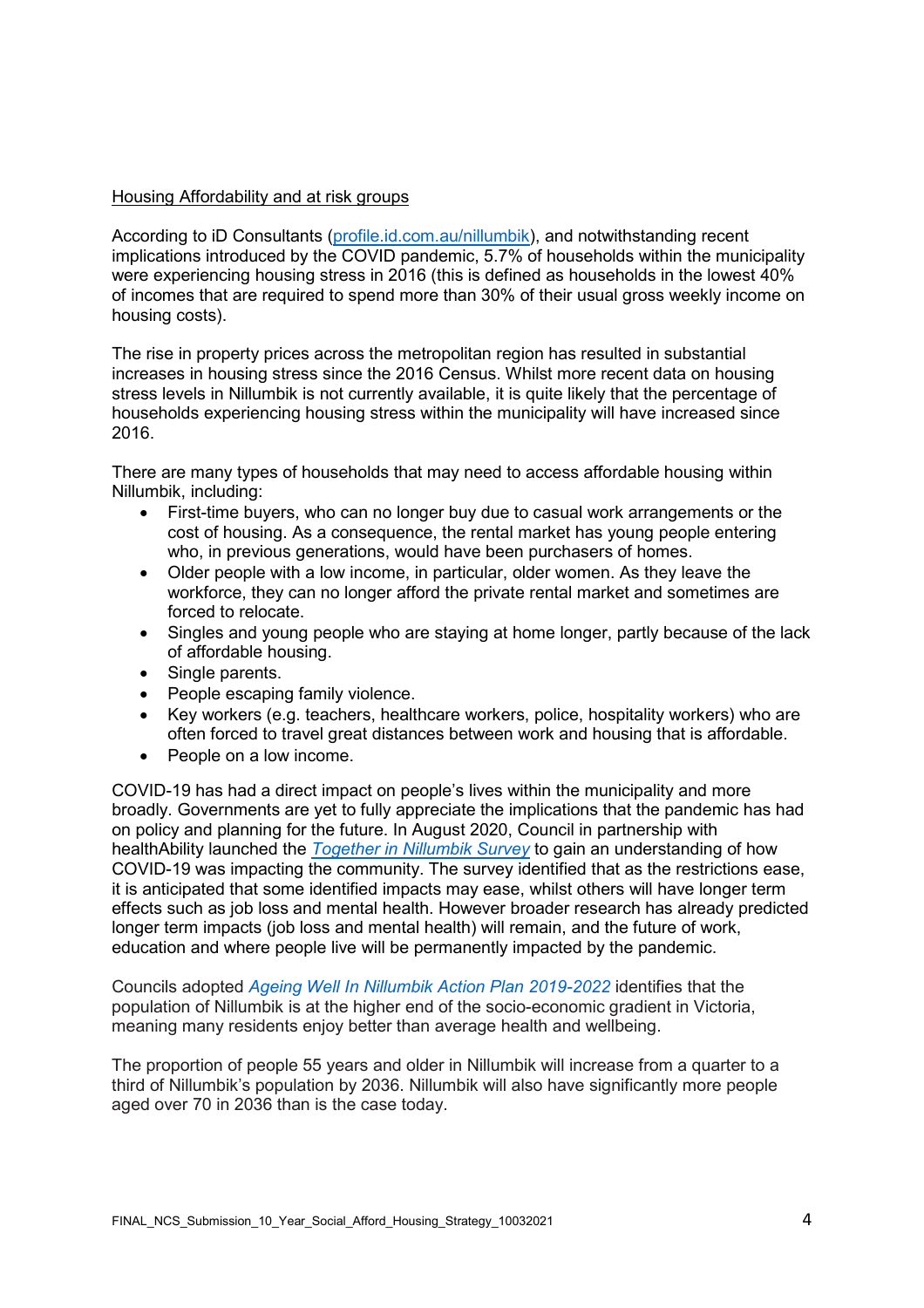These changes will increase the demand for low maintenance, accessible and age-friendly and well-located dwellings in established areas, as well as more in-home support services and increased opportunities for residents to have access to retirement villages and aged care facilities.

The *Ageing Well In Nillumbik Action Plan* also identifies that the growth in the ageing population of Nillumbik means that particular issues faced by the older population will increase including:

- a) Limited transportation options;
- b) Social and geographic isolation;
- c) Limited housing options; and
- d) Access to services and facilities.

Housing is one of the 7 priorities in the *Ageing Well In Nillumbik Action Plan*, which is assigned the following actions:

- a) *Advocate for housing diversity and options as people plan to downsize or seek alternative housing options and solutions.*
- b) *Develop resources to assist older people to consider and plan for their future housing needs.*
- c) *Investigate the development of local short term emergency housing in response to elder abuse.*

Other material within the plan which is relevant to housing includes: *Housing Options:*

• *The range of housing options available to older people across Nillumbik is limited and impacts their options to remain in the local community as their needs and lifestyle changes. This includes opportunities to downsize; to access social, shared and other housing models; and supported care options including retirement and residential aged care. (p. 14)* 

#### *Households:*

• *40% of households in Nillumbik are households without children of which 24.7% are couples without children and 13.8% are lone person households. Additionally a number of older people living in Nillumbik have limited or no family supports and may become vulnerable if services, supports and opportunities to participate are not accessible. Access to transport, health services, retail and community spaces will continue to be critical connections for people to age well in Nillumbik. (p. 14)* 

#### *Economic factors:*

• *For many people the family home is their main asset and may be relied upon to support and fund housing, health and related needs as they age. The effect of being "asset rich and income poor" also impacts older people across the community. Reliable information and advice; access to housing and service options and confidence in accessing home modifications and maintenance services to enable older people to remain living in their homes are important resources to secure choice and control in older peoples decisions. (p. 14)* 

*[Nillumbik Shire Councils Disability Action Plan 2020-](https://www.nillumbik.vic.gov.au/files/assets/public/people-and-family/nillumbik_disability-action-plan_proof.pdf) 2024* estimates that in the order of 1 in 5 people (or 11,494 people) in Nillumbik are likely to have some form of a disability<sup>[2](#page-4-0)</sup>. In

<span id="page-4-0"></span>FINAL\_NCS\_Submission\_10\_Year\_Social\_Afford\_Housing\_Strategy\_10032021 5  $\overline{a}$  $^2$  The Plan references the Survey of Disability, Ageing and Carers Australia: Summary of Findings, 2018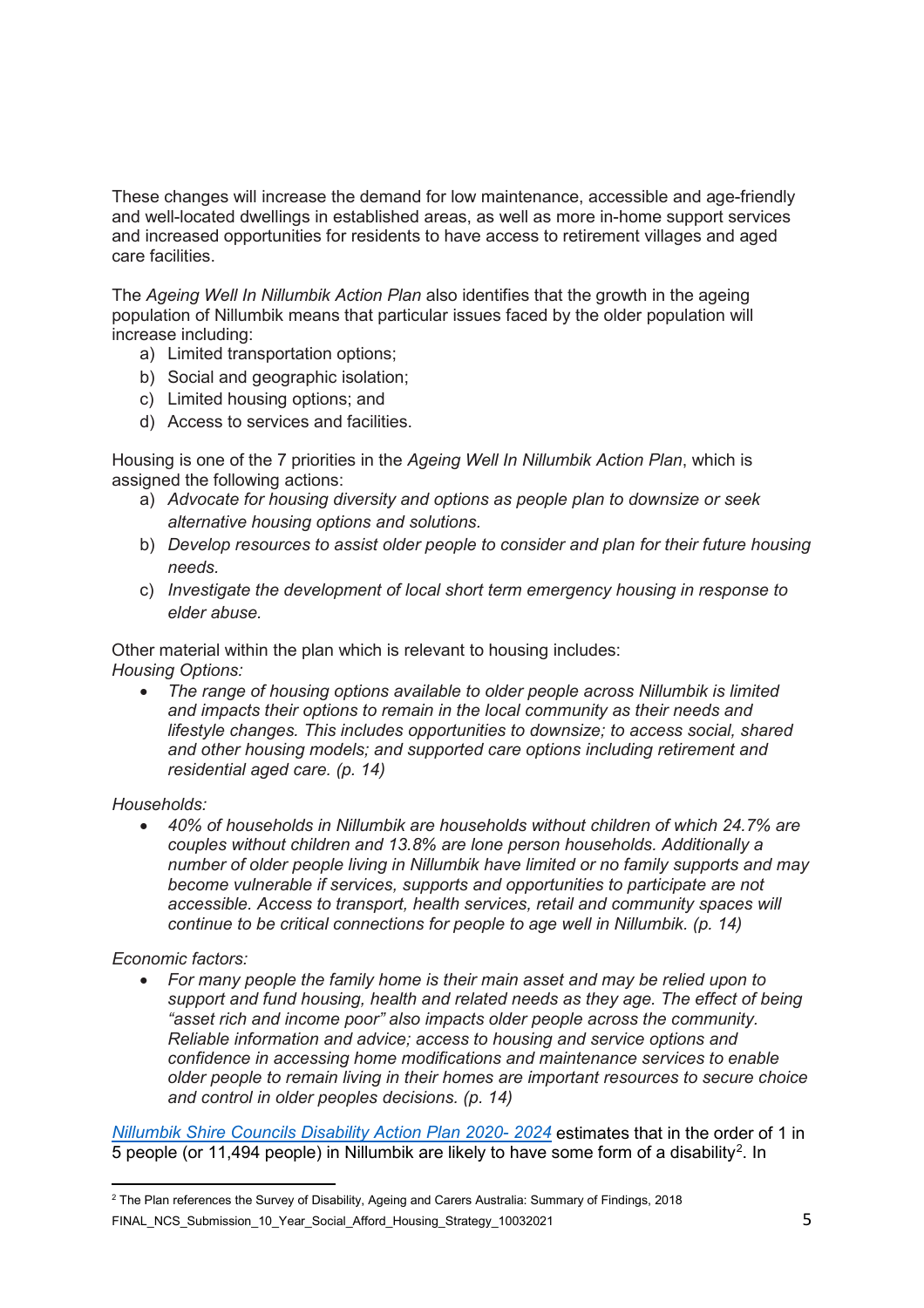future, an ageing population will mean more and more residents will require housing that is accessible, adaptable and/or has universal design features such as wider doorways and step-free access. The *Disability Action Plan* includes the following actions relating to housing:

- a) *5.1.1 Advocate for more supported/independent accommodation for people with disability, including those not eligible for NDIS.*
- b) *5.2.2 Identify Councils role in supporting affordable and accessible housing in the Shire as part of the Nillumbik Housing Strategy, with reference to national and State government housing policy frameworks. Ensure consideration of:*
	- i. *Housing diversity;*
	- ii. *Housing requirements for people with disability;*
	- iii. *Housing requirements for older people; and*
	- iv. *Support for rezoning of areas identified as suitable for development of accessible and affordable housing for people with disability.*

In November 2019, Council adopted an updated *[Green Wedge Management Plan](https://www.nillumbik.vic.gov.au/files/assets/public/council/council-publications/strategies-etc/green-wedge-management-plan-november-2019-web.pdf)* which includes an objective relating to residents ageing in place within the rural townships: *Objective 1.6 Where possible, encourage housing diversity in the townships to* 

*enable ageing in place.*

*Nillumbik's current Housing Strategy dates back to 2001. Since this time there have been a number of major societal and demographic changes. An updated Housing Strategy will have a key role to play in achieving actions in regard to affordable housing, ensuring an appropriate supply of well-designed, housing to meet the diverse needs of the local community, including the need for affordable housing, whilst protecting the green wedge and the special character Nillumbik Shire.*

Council outline below responses to the principles and focus areas identified in the *10 Year Social and Affordable Housing Strategy* discussion paper. Please note that page numbers referenced are taken from the PDF version of the paper.

#### **Principles (page 11)**

Council support the identified principles that underpin the strategy:

1. People at the Centre

Council concur that it is fundamental that at risk community members (in addition to affordability) e.g. those with disabilities or experiencing family violence or mental illness, need to be at the centre of '*how we plan and design housing responses'.* 

2. Shared action and accountability

Council agree and support the principle of shared action and accountability, particularly with regard to understanding different roles and responsibilities and the requirement for a multifaceted approach and a suite of mechanisms at each level of government.

3. Maximising value

Council support innovation and continuous improvement principles, particularly with regard to ensuring strong and transparent governance around investment to ensure *'value-for money outcomes and streamlined delivery of projects'.*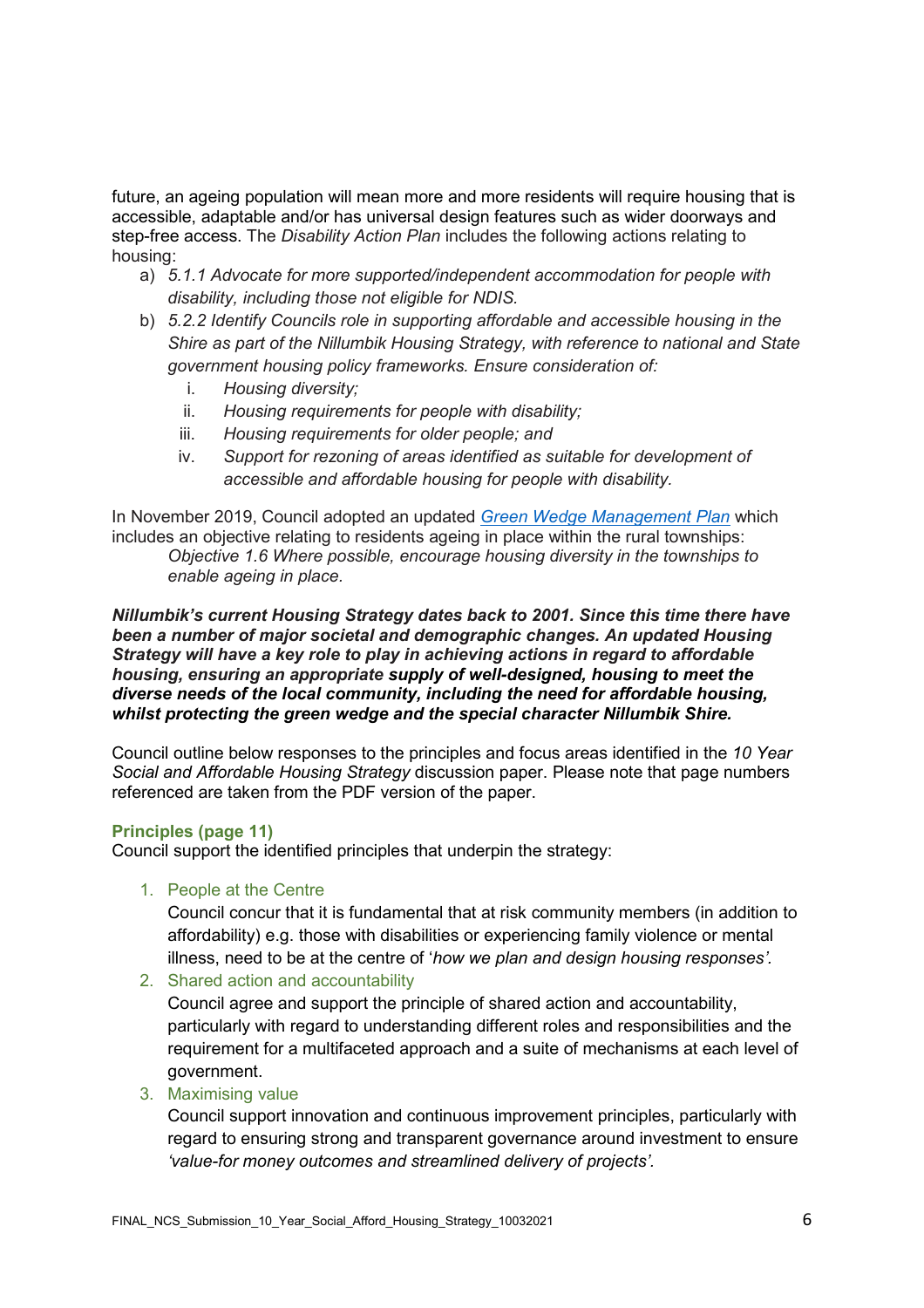# 4. Sustainability

Council support the principle of *'scalability'* across the delivery of affordable and social housing sector, and support the fact that '*sustainability also means that homes are climate adapted, water and energy efficient, incorporating best practice design to ensure they are built for the future'.*

# **Focus Area 1: Pathways (page 16)**

- 1. What actions will enable people to access social housing, sustain their tenancies, and move between different housing options as their needs change?
	- a. Federal and State governments will need to continue their role in the housing system predominantly facilitating (and innovating) in the areas of:
		- i. Financial assistance (pensions, rent assistance, etc..)
		- ii. Social housing provision (Victorian Housing Register waiting list)
		- iii. Tenancy law
		- iv. Taxation system
		- v. Industry incentives
		- vi. Victorian Planning Provisions (VPP)
		- vii. Building Law
		- viii. Services (homelessness, health, education, jobs and other)
	- b. Local government needs to continue its role with acknowledgment of the significant funding gaps that are required in delivering services & infrastructure to support our community (in a rate-cap environment) by allocating shire resources. Nillumbik Shire are active in accessing grant funding or other subsidies to assist in delivering key community infrastructure and services, some of which support those parts of the community with housing vulnerability. Key local government functions in this space include:
		- i. Facilitating community safety and wellbeing through provision of local support services, facilities and coordination/connection to external services;
		- ii. Land use planning; and
		- iii. Advocacy and alliances.
	- c. Local government particularly needs to advocate for equitable reforms and resourcing of the public housing, welfare, financial, taxation, residential tenancy, foreign investment, government surplus land, land use planning and building systems to bring affordable, appropriate and available housing to Nillumbik Shire.
	- d. The land use planning system (through housing strategies) needs to adequately plan for at least a 15 year supply of housing, including land for affordable housing, and negotiate developer contributions when the planning scheme is amended or there are significant applications to increase residential density. Facilitating policy within planning schemes around affordable housing however requires funding to provide the strategic justification for such. Often smaller rate base Councils – particularly non-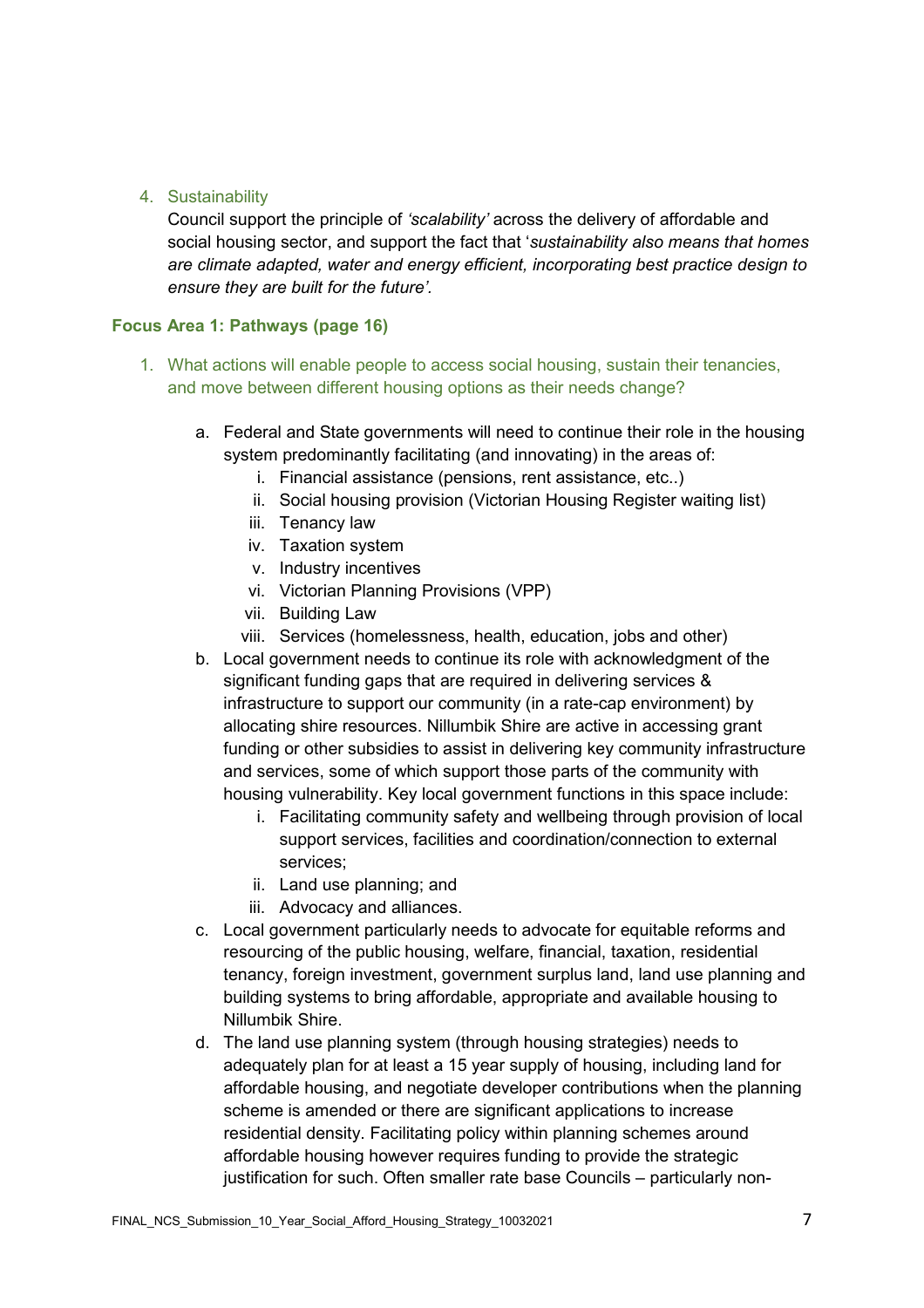growth Councils such as Nillumbik Shire, do not have the financial resources to undertake such strategic justification. This is explored further at point 3 below.

- e. Apart from the limited actions Nillumbik Shire Council and other local governments can undertake to support implementation of social housing, local governments can seek to partner with established social housing providers who have connections to disability services. Established providers are able to offer support to tenants or will be partnered with support organisations to ensure tenancies are sustained and housing needs are monitored. For example *[Araluen](https://www.araluen.org/)*, a local disability service in Nillumbik, has a well-established Housing Network which supports people with disability who are seeking accommodation or need support to sustain housing tenancy.
- f. Council note that for our community, currently people access social housing through the Department of Housing - a large government department that is difficult for people (especially vulnerable people) to navigate. Taking the bureaucracy out of the process would help with access. It would be helpful for housing to be made a part of broader service delivery, specifically health service delivery.
- g. Council consider that housing could be viewed (particularly for at risk community members) and delivered through a health lens, as lack of secure housing is a social determinant of health. People who are more vulnerable and need social housing are likely accessing health services. Housing is an issue that would come up in conversations with clinicians and workers with clients. It is an important part of a person's health and wellbeing status.
- h. Other health issues need to be considered in the context of insecure housing and the need for social and affordable housing. For example, people experiencing housing stress, unsafe or insecure housing will find it much more difficult to address mental health problems. Often these issues are addressed separately when in reality they are interrelated.
- i. To support people best as they move through their housing journey, it is important that they are monitored and support as their needs increase or reduce.
- 2. What are the most important features of affordable housing? (e.g. price, location, security of tenure, access to transport or daily amenities, connection to support services etc.)
	- a) Council note that price, location, security of tenure, access to transport/amenity, connection to support services are all important, one is not more important than the other. It is important to add 'connection to social support networks' as well as 'support services'. For example, having cheap rent in an area that does not have accessible transport or employment opportunities will not provide effective outcomes and access for people as well as if that housing was in a location that was close to transport and job opportunities. These areas need to be considered as a whole, not individually.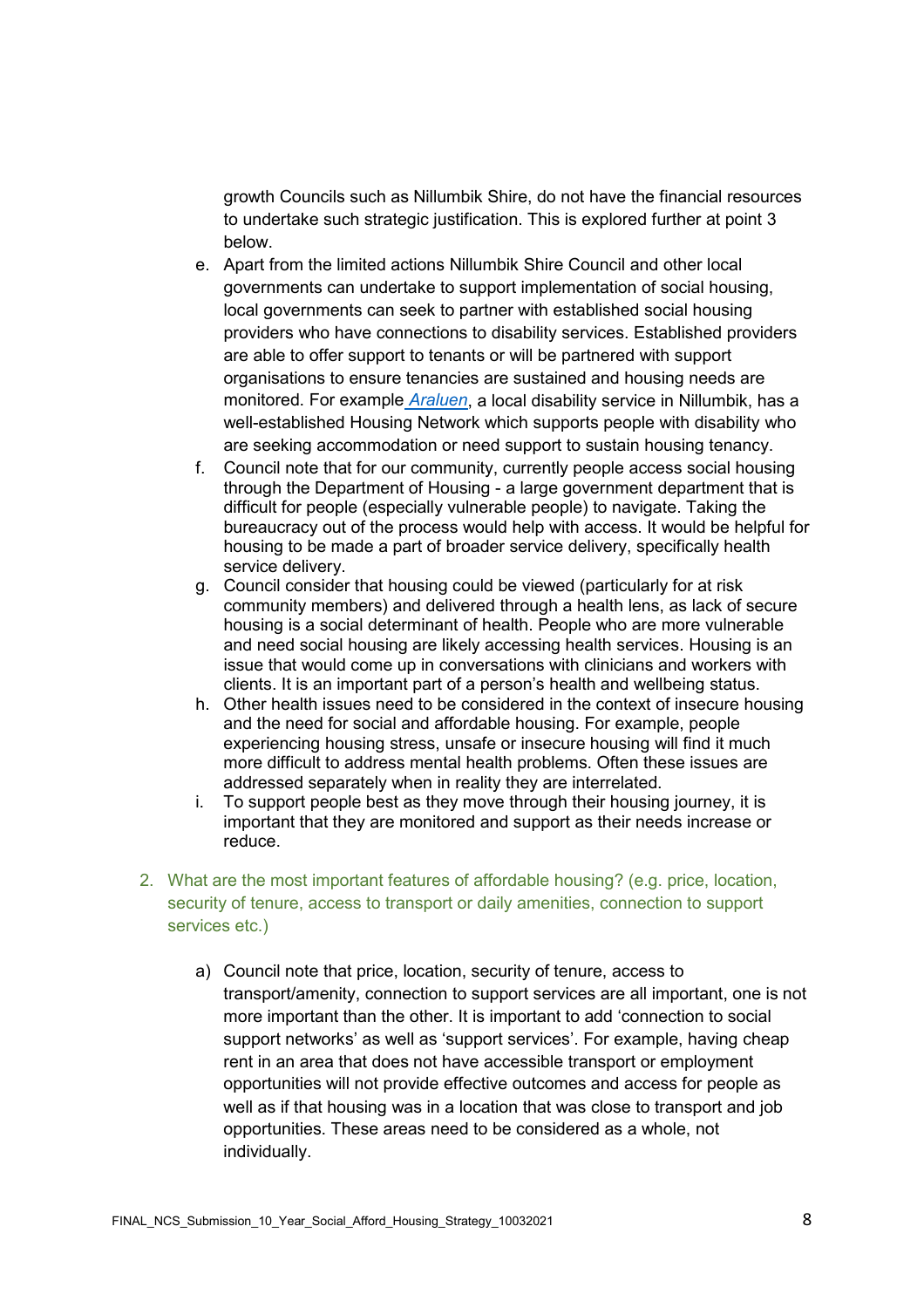- b) It's also important to consider access features for people with disability and older people who are a significant and growing demographic and who are often on a limited income. It is important to note that an estimated 49.5% of people over 65 have some form of disability. (ABS, Disability, Ageing and Carers, Australia: Summary of Findings, 24/10/2019).
- c) Also it is important to ensure housing is fit for purpose. A good case in point is Araluen's adapted version of 'Advancing full spectrum housing' by Arizona State University: [https://d3dqsm2futmewz.cloudfront.net/docs/stardust/advancing-full](https://d3dqsm2futmewz.cloudfront.net/docs/stardust/advancing-full-spectrum-housing/full-report.pdf)[spectrum-housing/full-report.pdf](https://d3dqsm2futmewz.cloudfront.net/docs/stardust/advancing-full-spectrum-housing/full-report.pdf)
- 3. What actions will support people to find and obtain an affordable home?
- a) Local governments can and do seek general support and advice from the *[Community](https://chiavic.com.au/)  [Housing Industry Association](https://chiavic.com.au/)* (CHIA Vic).
- b) Where more affordable housing may be made available in Nillumbik an established provider would reach out via housing support service providers such as *[Launch](https://www.launchhousing.org.au/)  [Housing](https://www.launchhousing.org.au/)* (formerly Homeground), who support people in inappropriate accommodation as well as people who are homeless or at risk of becoming homeless.
- c) Araluen, a local disability service in Nillumbik, has a well-established Housing Network to support and advise anyone with disability who is seeking accommodation, and the NDIS has supported a *['Housing Hub'](https://www.housinghub.org.au/)* website for providers to advertise affordable and accessible properties.
- d) The largest barrier still remains in the amount and diversity of affordable housing stock that is available.
- e) Although private provider models have a role within the provision of affordable housing, care is required when considering housing models to ensure they are not only profit driven, i.e. not-for-profits or social enterprise. Some models result in less than effective outcomes for residents but rather benefit the proprietor.

# *Land Use Planning and Victorian Planning Provisions:*

- f) As identified at 1(b) above, Council strongly supports the view that funding to implement affordable housing policy and outcomes should not rest with local government. Nillumbik Shire supports the initiatives and recommendations of the *[Municipal Association of Victoria's \(MAV's\) Submission to Affordable Housing](https://www.mav.asn.au/__data/assets/pdf_file/0005/23846/Submission-to-MAC-on-Planning-Mechanisms-for-Affordable-Housing.pdf)  [October 2019](https://www.mav.asn.au/__data/assets/pdf_file/0005/23846/Submission-to-MAC-on-Planning-Mechanisms-for-Affordable-Housing.pdf)*, particularly where affordable housing models should be implemented through the creation of State provisions within the VPPs for Affordable Housing. Council particularly supports the identified requirement that any provisions should:
	- *a. 'Provide certainty and consistency, while allowing some flexibility to enable councils to respond to the specific needs of their community – an Overlay and Schedule to the Overlay could achieve this;*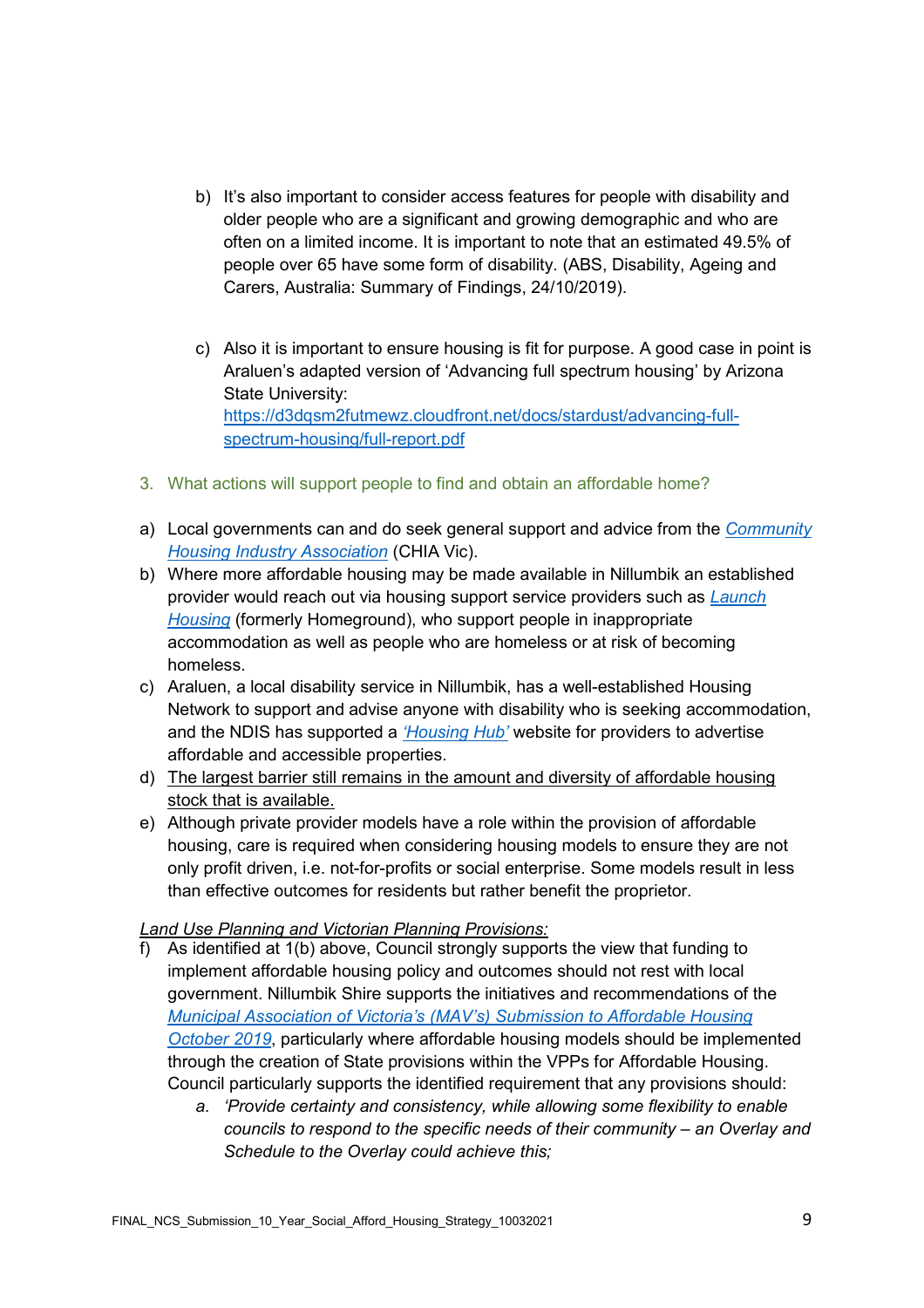- *b. Clearly set out the way in which the affordable housing contribution will be calculated, allowing developers to work out and build the cost into their development feasibility and enabling planners to calculate the affordable housing contribution;*
- *c. Articulate who pays for the affordable housing – moving beyond a discussion about number of dwellings to certainty about the quantum of the overall affordable housing contribution; and*
- *d. Other aspects that will also need to be in place are:*
	- *i. A process to collect and distribute cash-in-lieu contributions, noting councils preference for contributions that come from their community to be invested within their community; and*
	- *ii. Mechanisms to secure the benefit of the affordable housing in the community, recognising that a requirement for a specific building to remain used as affordable housing in perpetuity will make management of that property unfeasible for any asset owner who will need to ability to divest of assets (and reinvest in other assets) as part of their long term asset management strategy'.*
- g) Further Council strongly support the MAV recommendation of the same submission, specifically that:
	- *a. 'A suite of Affordable Housing Planning Provisions is created that can be used by councils to seek affordable housing contributions for example:*
		- *i. Affordable Housing Planning Policy Framework (distinct from housing affordability PPF): and*
		- *ii. Affordable Housing Overlay, with the ability to create a Schedule to the Overlay 2.*
	- *b. The Provisions include mandatory (rather than discretionary) requirements so that there is certainty and clarity for landowners, developers, and planners.*
	- *c. The Provisions provide for land, dwelling, and/or cash affordable housing contributions and allows councils to specify the preferred form the contribution will take.*
	- *d. If the affordable housing contribution is to be delivered through the sale of dwellings, the Provisions clearly set out who will pay for the affordable housing (and at what discount) to provide certainty about the quantum of the affordable housing contribution.*
	- *e. That any requirements in the Provisions that set out the time for which a property will remain affordable housing, take into account the financial impact on the end owner of the affordable housing so that it does not create a burden on the community housing sector.*
	- *f. The State Government maximise the delivery of affordable housing on their existing land assets'.*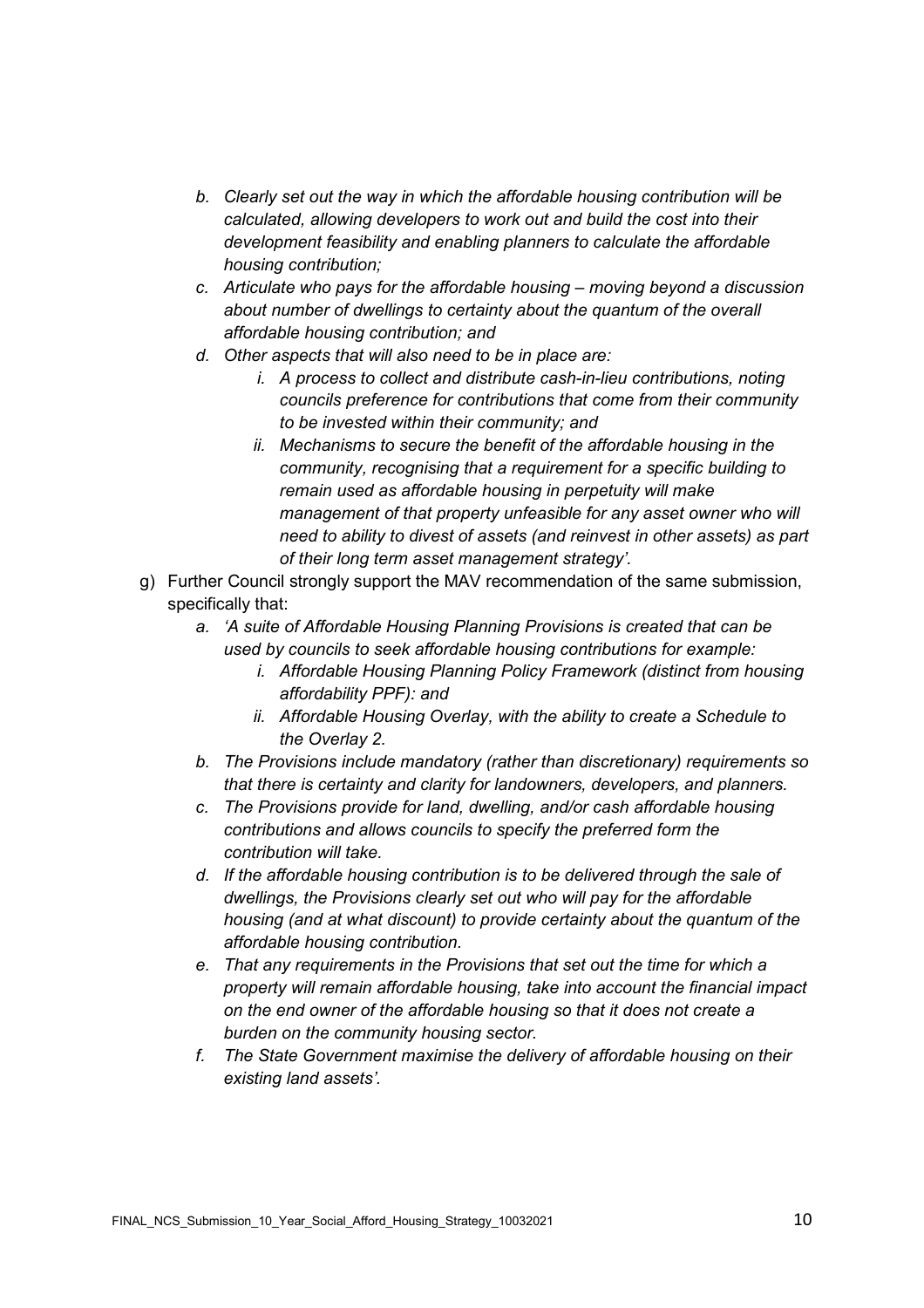# **Focus Area 2: Communities (page 19)**

- 1. What actions will strengthen social and affordable housing communities?
	- a) Social and affordable housing providers should be encouraged to partner with Councils resources (in the example of Nillumbik Shire) Community Services and Community Partnerships teams to ensure that social and affordable housing tenants are offered opportunities to engage and participate in every aspect of community, and given support to access Council services.
	- b) Consideration should be made of incorporating more than 'just housing'. Consideration could be given for example, to having health services on site such as a general medical practitioners, counselling, etc. to create a 'one stop shop' so services are easily accessible and affordable/free. Social housing particularly should be viewed in the context of a hub model, or at least in close proximity to community activities and services, health services and transport.
	- c) Ensure housing neighbourhoods are safe and encourage social connection between residents.
	- d) Consideration also needs to be given to housing diversity with a mixture of private and public tenure and not all public housing located in one development or neighbourhood.
	- e) Council note there is a stigma attached particularly to social housing in the community. Council acknowledge much of this can be attributed to a legacy of historic planning for social housing being a 'clustered model' where social housing is located in one area, often with architectural and urban design outcomes that separate it from surrounding neighbourhood character and dislocate it from the surrounding community. These earlier social housing models created negative views by much of the community and perpetuated the isolation of the community who need social housing. It is important that future social housing models are not only appropriately designed to support the communities inclusion, but that they are also cohesive with surrounding land use and character. Council support the idea of 'salt and pepper' developments where a mixture of privately held residences are co-located with social housing, particularly in locations aligned to activity centre policy. In Councils view this approach assists with integration and opportunity and is the most effective way to facilitate inclusion.

### **Focus Area 3: Growth (page 21)**

- 1. What actions will enable and deliver growth in social housing?
	- a) Consideration should be given to expanding away from the current (particularly) social housing model and to move it to a 'health first' approach. There are examples of how communities in regional areas of Victoria have done this well. These examples often include positive promotion of diversity of the community,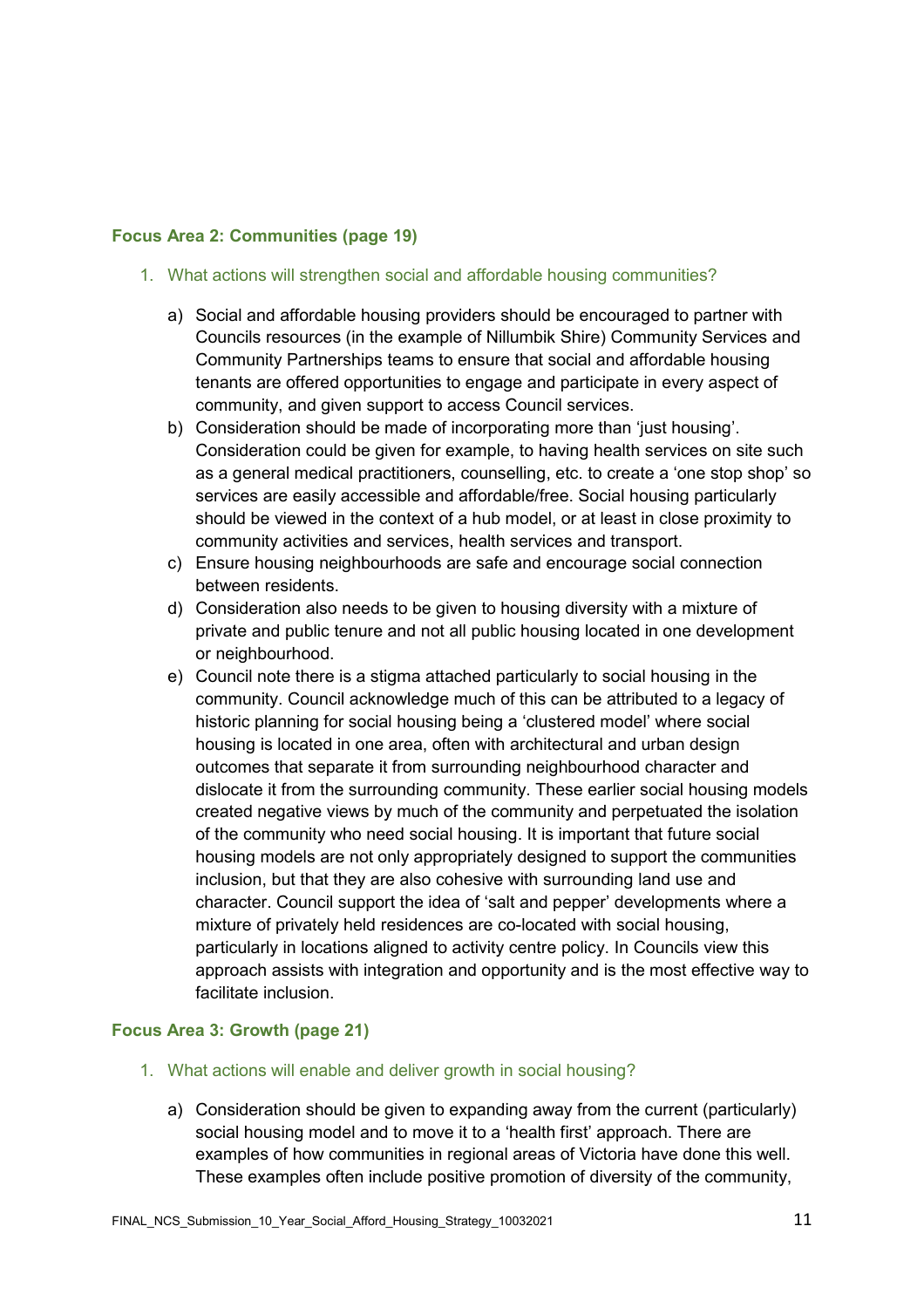encouraging and engaging existing members of the community to embrace new people into the community who may (particularly) be accessing social housing. One example is of the *['Welcome to Eltham Group'](https://www.nillumbik.vic.gov.au/Living-in/Community-Directory/Welcome-to-Eltham-Inc)* who welcomed Syrian refugees into the community. There were fundraising and other activities associated with this which were documented in the media.

- 2. What do we need to do to ensure housing supply meets the needs of people with specific support and housing needs?
	- a) As outlined above, local governments will seek advice from CHIA Vic and similar agencies, engage with established providers, and offer support for providers to build social and affordable housing.
	- b) Again as outlined above, the State government's role is integral in land use planning and facilitation of policy and models to assist providers/developers.
	- c) Strategic planning for land release and activity centre planning are all important tools in ensuring adequate supply of affordable and social housing is provided into the future.
- 3. What do we need to do to enable a well-functioning affordable housing system that provides rental and home ownership opportunities for those that need them? a) As noted in Focus Area  $1 - 2$  above.
- 

# **Focus Area 4: Partnerships (page 23)**

- 1. How do we strengthen our partnership approach to build a stronger and more effective social and affordable housing system?
	- a) Governments, non-government organisations, charitable organisations and the private sector need to work together with people with disabilities to develop longterm housing solutions that promote independence and that are secure, accessible and affordable.
	- b) Where local governments excel is in working with 'grass roots', local organisations that are well connected to community members, through such mechanisms/facilities/resources such as community health, libraries, and community support services provided by Councils (maternal child health, aged and disability support, inclusion). Again, Council consider that housing should be viewed as a part of a health response.
- 2. Gaps
- a) Flexibility is required in how we plan for and design housing that responds to community needs, to ensure they are not only secure, accessible and affordable but also flexible – in order to meet diverse and often changing needs.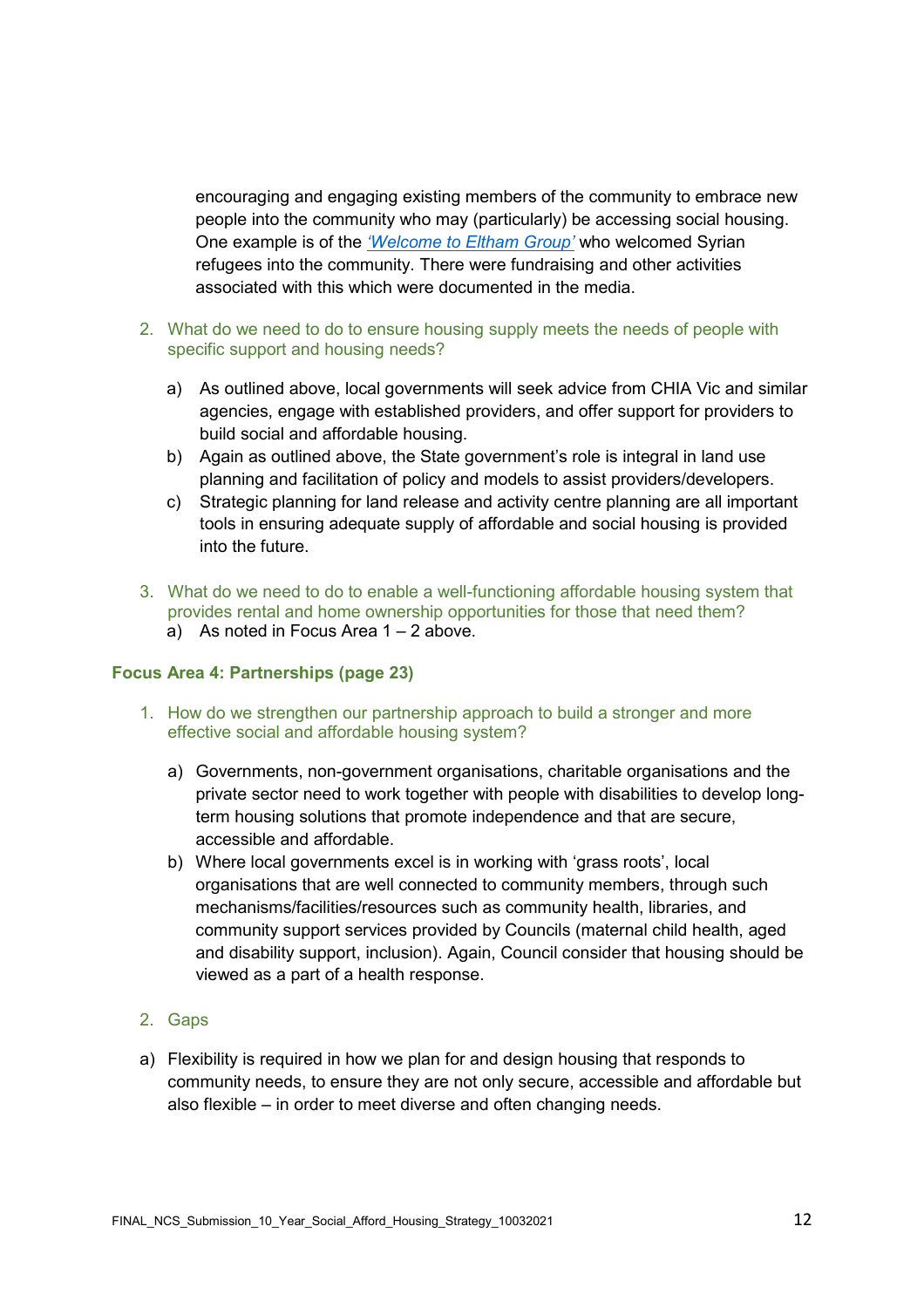- b) A recent example comes from Nillumbik is a couple in their 80s who need to move closer to family for support. As a result, they have applied to live at Kooringa Close Retirement Village in Eltham. They hoped their 52 year old daughter with a disability could live at Kooringa also – they want and need to remain close to each other, while maintaining independence. Given their daughter is not 55+, she does not meet the criteria to live at Kooringa. The family feel like their life is on hold while they wait to hear if their application for an exemption will be successful. Moving is already stressful, let alone the thought of moving multiple times within the next few years but that is the prospect they face until their daughter turns 55, with limited alternatives in the meantime.
- c) For many years Araluen have been advocating for people with disability AND their ageing carers to have access to new models of housing and succession planning, all within the area they love, have deep connection to and call home - Nillumbik.

Thank you for this opportunity for Nillumbik Shire Council to provide its view in regard to the very important issue of housing security.

Nillumbik Shire would value the opportunity to be involved in future progress of this Strategy including any round table discussions/forums and/or future consultation on a future draft.

Yours sincerely

**Peter Perkins Mayor**

Copy or Enc: